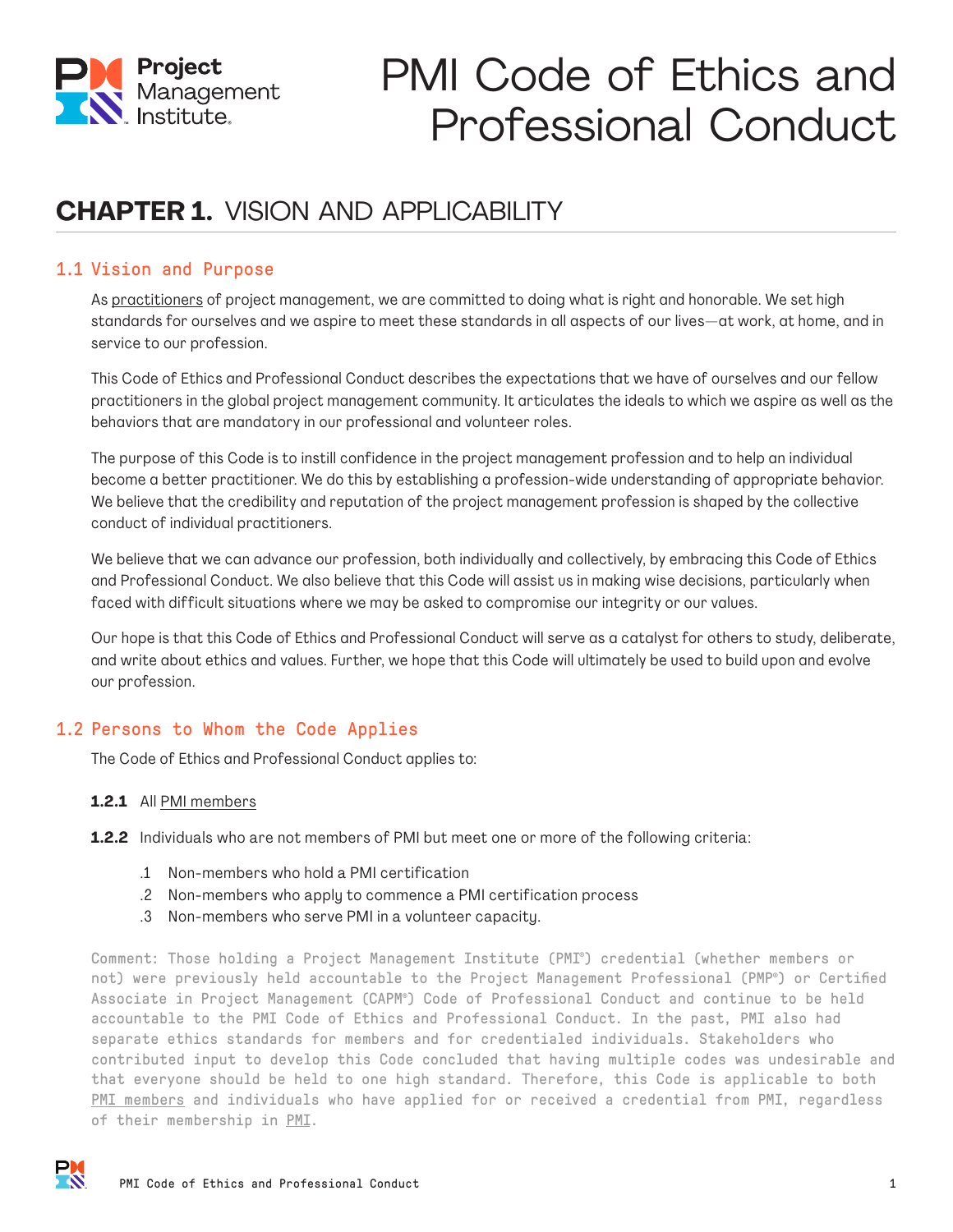### 1.3 Structure of the Code

The Code of Ethics and Professional Conduct is divided into sections that contain standards of conduct which are aligned with the four values that were identified as most important to the project management community. Some sections of this Code include comments. Comments are not mandatory parts of the Code, but provide examples and other clarification. Finally, a glossary can be found at the end of the standard. The glossary defines words and phrases used in the Code. For convenience, those terms defined in the glossary are underlined in the text of the Code.

### 1.4 Values that Support this Code

Practitioners from the global project management community were asked to identify the values that formed the basis of their decision making and guided their actions. The values that the global project management community defined as most important were: responsibility, respect, fairness, and honesty. This Code affirms these four values as its foundation.

### 1.5 Aspirational and Mandatory Conduct

Each section of the Code of Ethics and Professional Conduct includes both aspirational standards and mandatory standards. The aspirational standards describe the conduct that we strive to uphold as practitioners. Although adherence to the aspirational standards is not easily measured, conducting ourselves in accordance with these is an expectation that we have of ourselves as professionals—it is not optional.

The mandatory standards establish firm requirements, and in some cases, limit or prohibit practitioner behavior. Practitioners who do not conduct themselves in accordance with these standards will be subject to disciplinary procedures before PMI's Ethics Review Committee.

Comment: The conduct covered under the aspirational standards and conduct covered under the mandatory standards are not mutually exclusive; that is, one specific act or omission could violate both aspirational and mandatory standards.

# **CHAPTER 2.** RESPONSIBILITY

#### 2.1 Description of Responsibility

Responsibility is our duty to take ownership for the decisions we make or fail to make, the actions we take or fail to take, and the consequences that result.

# 2.2 Responsibility: Aspirational Standards

As practitioners in the global project management community:

- **2.2.1** We make decisions and take actions based on the best interests of society, public safety, and the environment.
- **2.2.2** We accept only those assignments that are consistent with our background, experience, skills, and qualifications.

Comment: Where developmental or stretch assignments are being considered, we ensure that key stakeholders receive timely and complete information regarding the gaps in our qualifications so that they may make informed decisions regarding our suitability for a particular assignment.

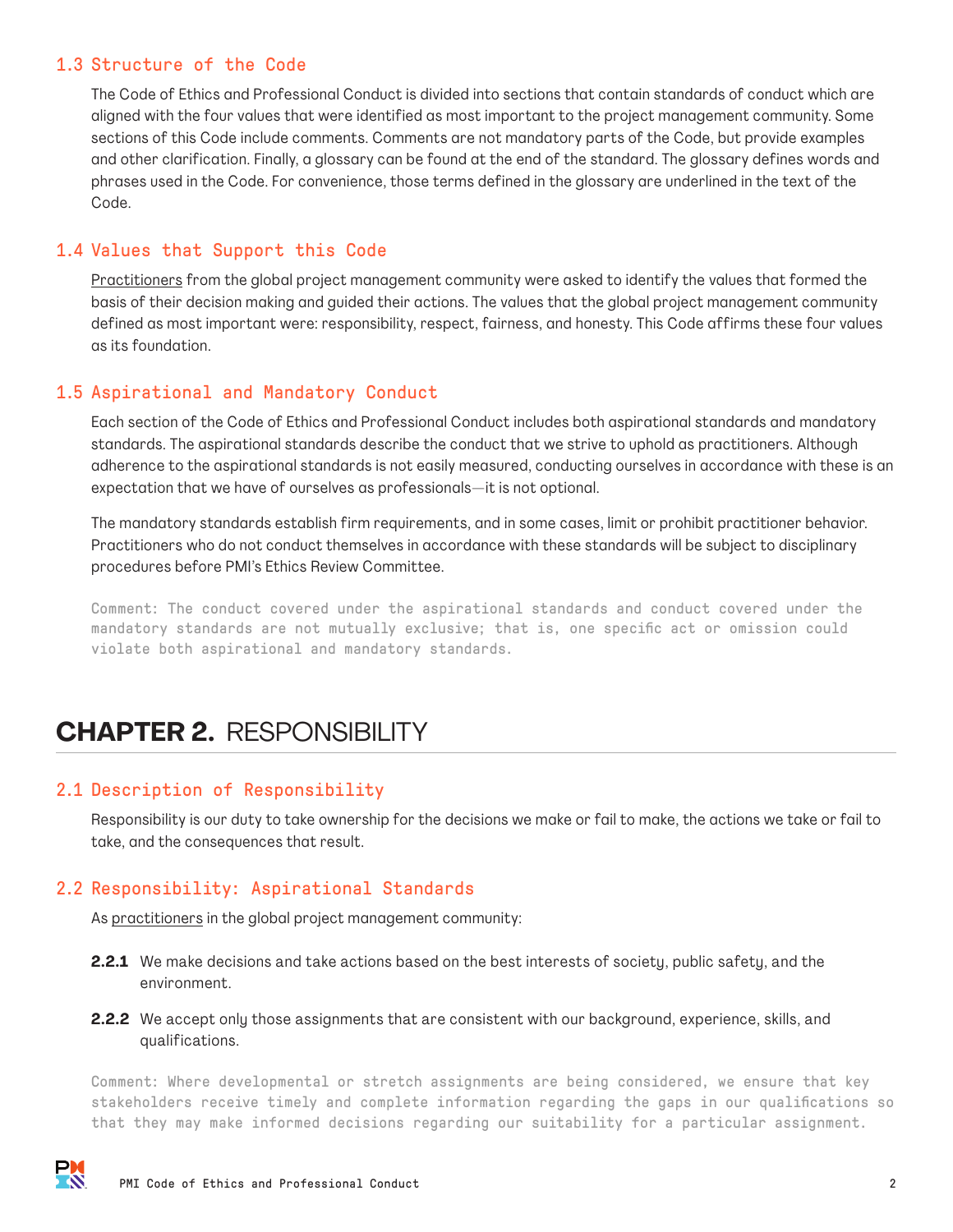In the case of a contracting arrangement, we only bid on work that our organization is qualified to perform and we assign only qualified individuals to perform the work.

- **2.2.3** We fulfill the commitments that we undertake we do what we say we will do.
- **2.2.4** When we make errors or omissions, we take ownership and make corrections promptly. When we discover errors or omissions caused by others, we communicate them to the appropriate body as soon they are discovered. We accept accountability for any issues resulting from our errors or omissions and any resulting consequences.
- **2.2.5** We protect proprietary or confidential information that has been entrusted to us.
- **2.2.6** We uphold this Code and hold each other accountable to it.

#### 2.3 Responsibility: Mandatory Standards

As practitioners in the global project management community, we require the following of ourselves and our fellow practitioners:

#### Regulations and Legal Requirements

- **2.3.1** We inform ourselves and uphold the policies, rules, regulations and laws that govern our work, professional, and volunteer activities.
- **2.3.2** We report unethical or illegal conduct to appropriate management and, if necessary, to those affected by the conduct.

Comment: These provisions have several implications. Specifically, we do not engage in any illegal behavior, including but not limited to: theft, fraud, corruption, embezzlement, or bribery. Further, we do not take or abuse the property of others, including intellectual property, nor do we engage in slander or libel. In focus groups conducted with practitioners around the globe, these types of illegal behaviors were mentioned as being problematic.

As practitioners and representatives of our profession, we do not condone or assist others in engaging in illegal behavior. We report any illegal or unethical conduct. Reporting is not easy and we recognize that it may have negative consequences. Since recent corporate scandals, many organizations have adopted policies to protect employees who reveal the truth about illegal or unethical activities. Some governments have also adopted legislation to protect employees who come forward with the truth.

#### Ethics Complaints

**2.3.3** We bring violations of this Code to the attention of the appropriate body for resolution.

#### **2.3.4** We only file ethics complaints when they are substantiated by facts.

Comment: These provisions have several implications. We cooperate with PMI concerning ethics violations and the collection of related information whether we are a complainant or a respondent. We also abstain from accusing others of ethical misconduct when we do not have all the facts. Further, we pursue disciplinary action against individuals who knowingly make false allegations against others.

#### **2.3.5** We pursue disciplinary action against an individual who retaliates against a person raising ethics concerns.

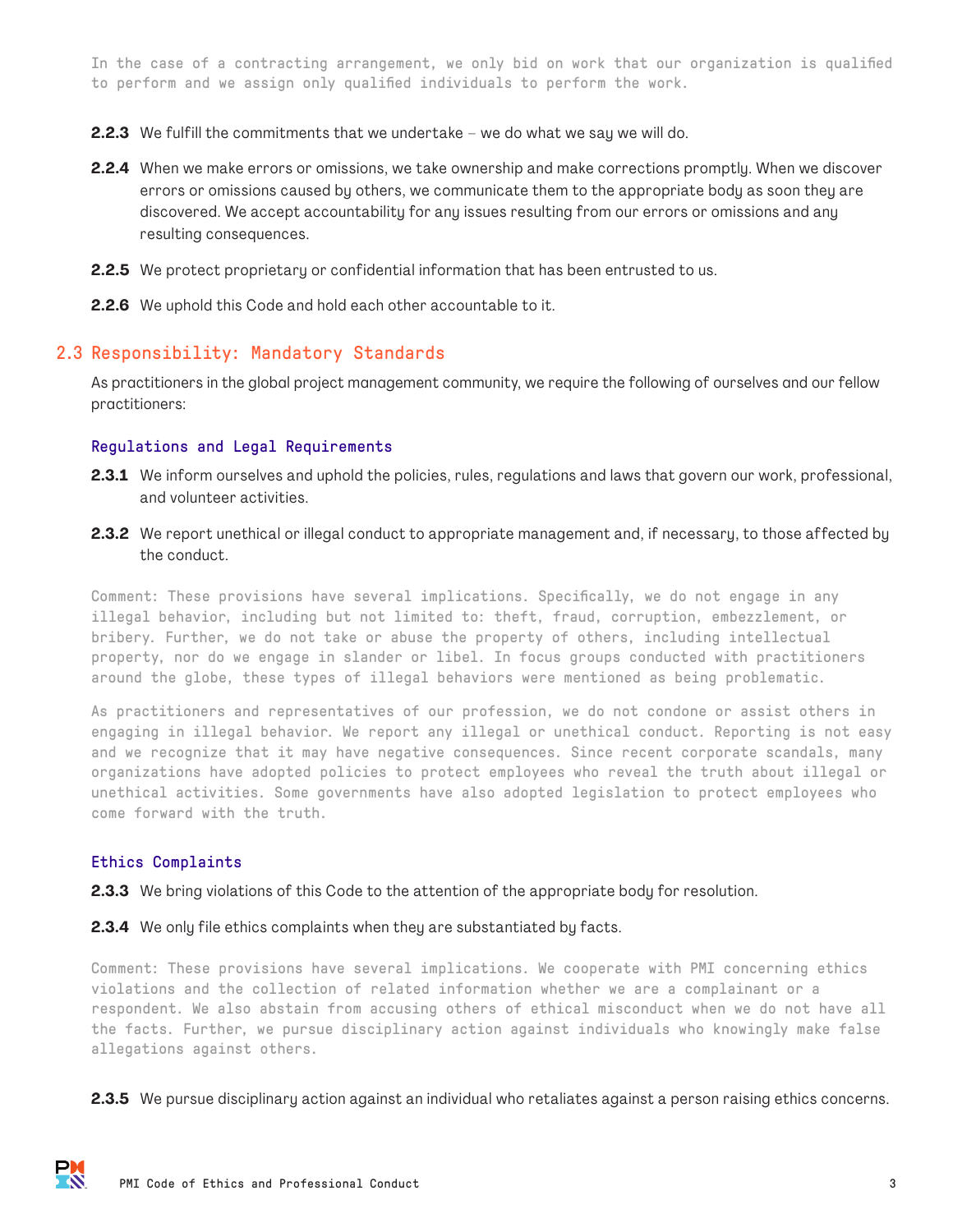# 3.1 Description of Respect

Respect is our duty to show a high regard for ourselves, others, and the resources entrusted to us. Resources entrusted to us may include people, money, reputation, the safety of others, and natural or environmental resources.

An environment of respect engenders trust, confidence, and performance excellence by fostering mutual cooperation—an environment where diverse perspectives and views are encouraged and valued.

# 3.2 Respect: Aspirational Standards

As practitioners in the global project management community:

- **3.2.1** We inform ourselves about the norms and customs of others and avoid engaging in behaviors they might consider disrespectful.
- **3.2.2** We listen to others' points of view, seeking to understand them.
- **3.2.3** We approach directly those persons with whom we have a conflict or disagreement.
- **3.2.4** We conduct ourselves in a professional manner, even when it is not reciprocated.

Comment: An implication of these provisions is that we avoid engaging in gossip and avoid making negative remarks to undermine another person's reputation. We also have a duty under this Code to confront others who engage in these types of behaviors.

### 3.3 Respect: Mandatory Standards

As practitioners in the global project management community, we require the following of ourselves and our fellow practitioners:

- **3.3.1** We negotiate in good faith.
- **3.3.2** We do not exercise the power of our expertise or position to influence the decisions or actions of others in order to benefit personally at their expense.
- **3.3.3** We do not act in an abusive manner toward others.
- **3.3.4** We respect the property rights of others.

# **CHAPTER 4.** FAIRNESS

# 4.1 Description of Fairness

Fairness is our duty to make decisions and act impartially and objectively. Our conduct must be free from competing self interest, prejudice, and favoritism.

# 4.2 Fairness: Aspirational Standards

As practitioners in the global project management community:

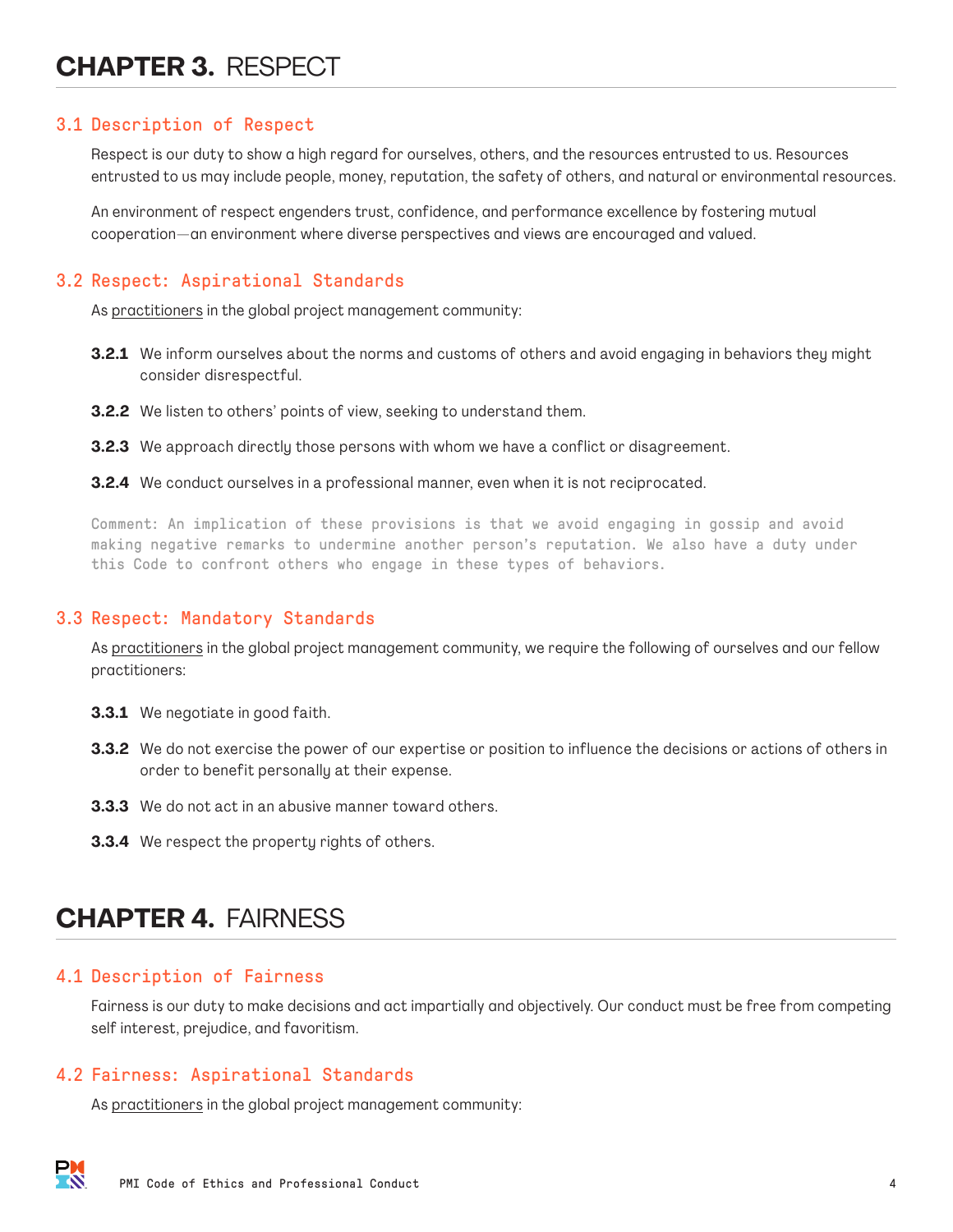#### **4.2.1** We demonstrate transparency in our decision-making process.

#### **4.2.2** We constantly reexamine our impartiality and objectivity, taking corrective action as appropriate.

Comment: Research with practitioners indicated that the subject of conflicts of interest is one of the most challenging faced by our profession. One of the biggest problems practitioners report is not recognizing when we have conflicted loyalties and recognizing when we are inadvertently placing ourselves or others in a conflict-of-interest situation. We as practitioners must proactively search for potential conflicts and help each other by highlighting each other's potential conflicts of interest and insisting that they be resolved.

#### **4.2.3** We provide equal access to information to those who are authorized to have that information.

#### **4.2.4** We make opportunities equally available to qualified candidates.

Comment: An implication of these provisions is, in the case of a contracting arrangement, we provide equal access to information during the bidding process.

#### 4.3 Fairness: Mandatory Standards

As practitioners in the global project management community, we require the following of ourselves and our fellow practitioners:

#### Conflict of Interest Situations

- **4.3.1** We proactively and fully disclose any real or potential conflicts of interest to the appropriate stakeholders.
- **4.3.2** When we realize that we have a real or potential conflict of interest, we refrain from engaging in the decision-making process or otherwise attempting to influence outcomes, unless or until: we have made full disclosure to the affected stakeholders; we have an approved mitigation plan; and we have obtained the consent of the stakeholders to proceed.

Comment: A conflict of interest occurs when we are in a position to influence decisions or other outcomes on behalf of one party when such decisions or outcomes could affect one or more other parties with which we have competing loyalties. For example, when we are acting as an employee, we have a duty of loyalty to our employer. When we are acting as a PMI volunteer, we have a duty of loyalty to the Project Management Institute. We must recognize these divergent interests and refrain from influencing decisions when we have a conflict of interest.

Further, even if we believe that we can set aside our divided loyalties and make decisions impartially, we treat the appearance of a conflict of interest as a conflict of interest and follow the provisions described in the Code.

#### Favoritism and Discrimination

- **4.3.3** We do not hire or fire, reward or punish, or award or deny contracts based on personal considerations, including but not limited to, favoritism, nepotism, or bribery.
- **4.3.4** We do not discriminate against others based on, but not limited to, gender, race, age, religion, disability, nationality, or sexual orientation.
- **4.3.5** We apply the rules of the organization (employer, Project Management Institute, or other group) without favoritism or prejudice.

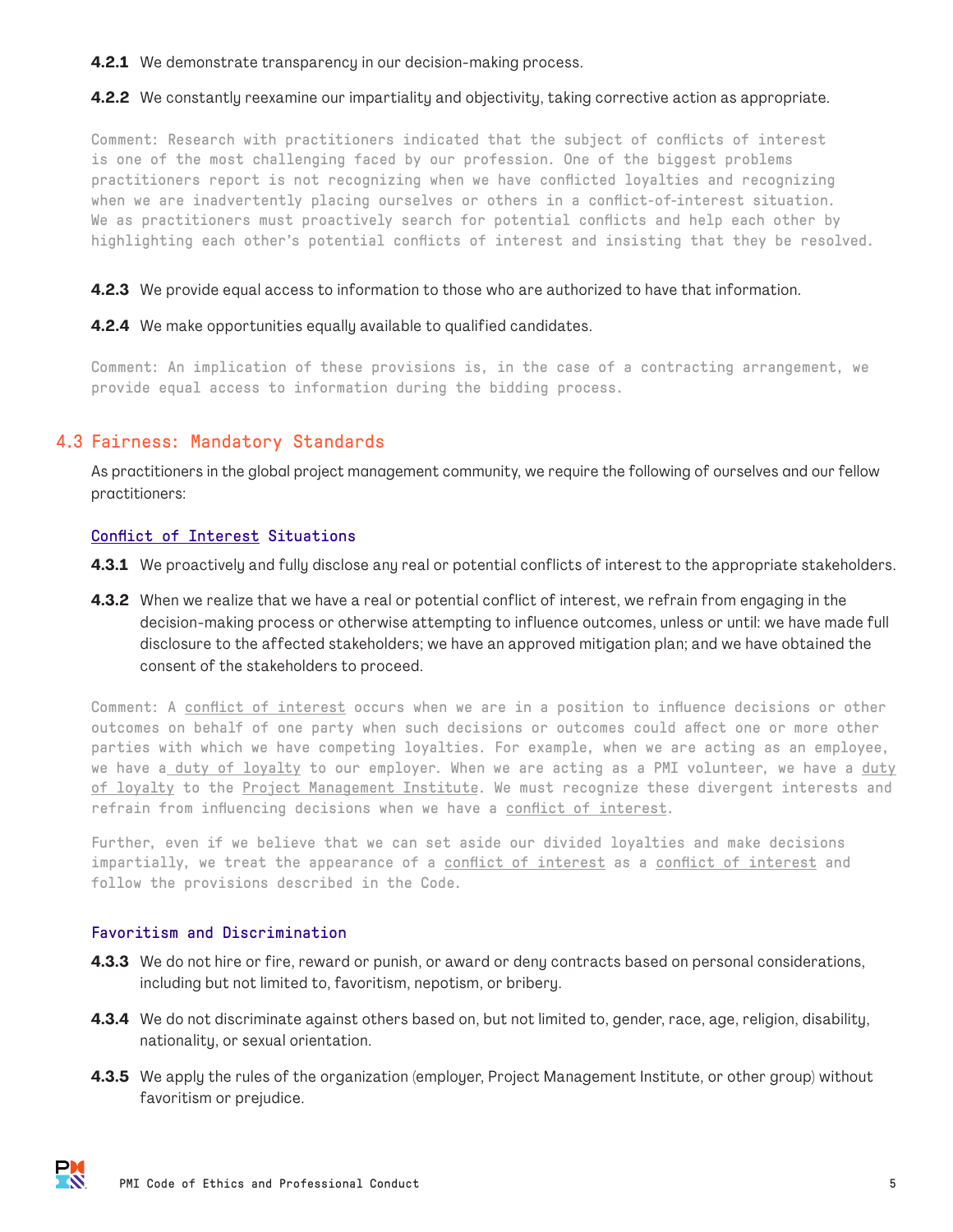# 5.1 Description of Honesty

Honesty is our duty to understand the truth and act in a truthful manner both in our communications and in our conduct.

# 5.2 Honesty: Aspirational Standards

As practitioners in the global project management community:

- **5.2.1** We earnestly seek to understand the truth.
- **5.2.2** We are truthful in our communications and in our conduct.

#### **5.2.3** We provide accurate information in a timely manner.

Comment: An implication of these provisions is that we take appropriate steps to ensure that the information we are basing our decisions upon or providing to others is accurate, reliable, and timely.

This includes having the courage to share bad news even when it may be poorly received. Also, when outcomes are negative, we avoid burying information or shifting blame to others. When outcomes are positive, we avoid taking credit for the achievements of others. These provisions reinforce our commitment to be both honest and responsible.

- **5.2.4** We make commitments and promises, implied or explicit, in good faith.
- **5.2.5** We strive to create an environment in which others feel safe to tell the truth.

#### 5.3 Honesty: Mandatory Standards

As practitioners in the global project management community, we require the following of ourselves and our fellow practitioners:

**5.3.1** We do not engage in or condone behavior that is designed to deceive others, including but not limited to, making misleading or false statements, stating half-truths, providing information out of context or withholding information that, if known, would render our statements as misleading or incomplete.

#### **5.3.2** We do not engage in dishonest behavior with the intention of personal gain or at the expense of another.

Comment: The aspirational standards exhort us to be truthful. Half-truths and nondisclosures intended to mislead stakeholders are as unprofessional as affirmatively making misrepresentations. We develop credibility by providing complete and accurate information.

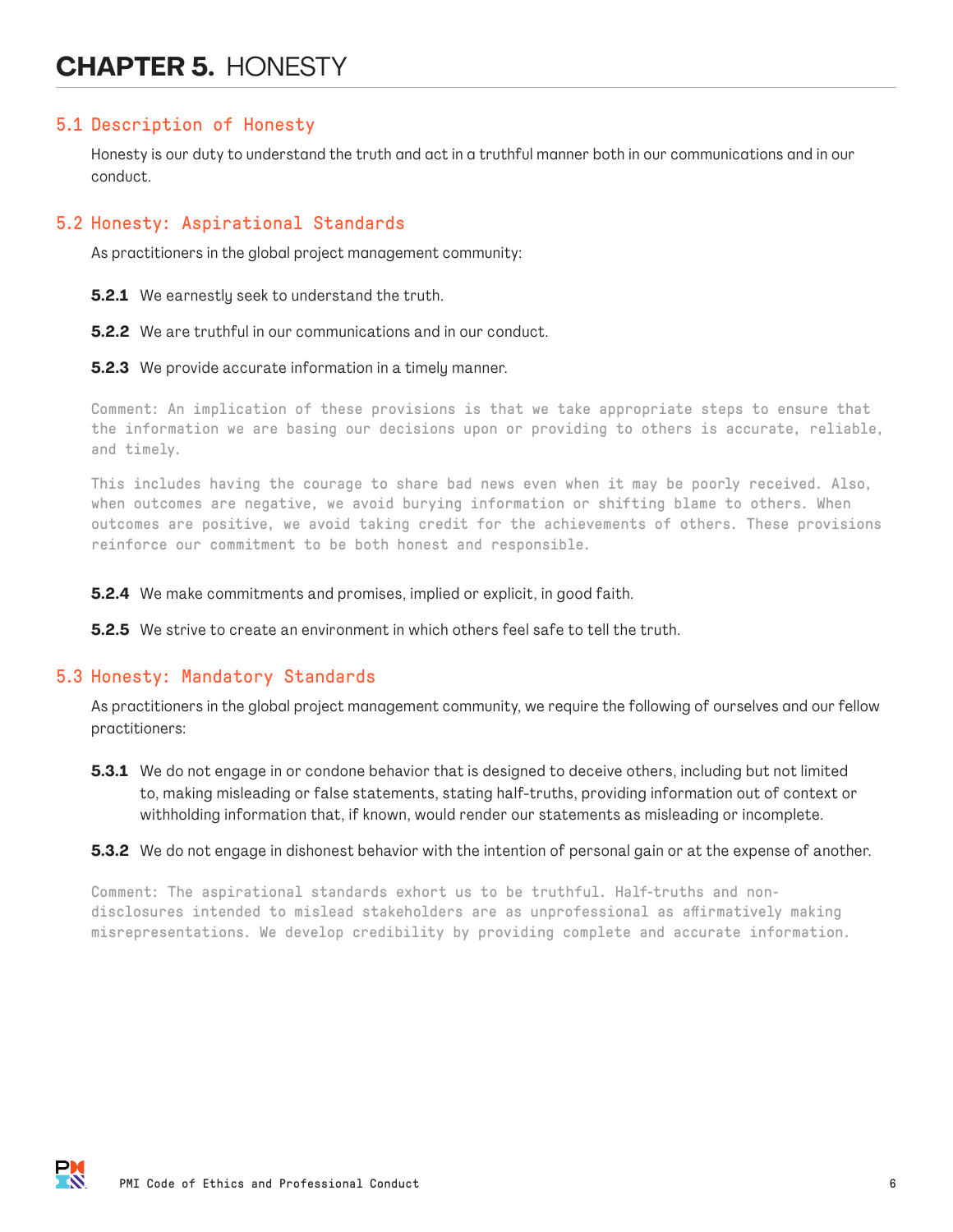# A.1 History of this Standard

PMI's vision of project management as an independent profession drove our early work in ethics. In 1981, the PMI Board of Directors formed an Ethics, Standards and Accreditation Group. One task required the group to deliberate on the need for a code of ethics for the profession. The team's report contained the first documented PMI discussion of ethics for the project management profession. This report was submitted to the PMI Board of Directors in August 1982 and published as a supplement to the August 1983 *Project Management Quarterly*.

In the late 1980's, this standard evolved to become the Ethics Standard for the Project Management Professional (PMP®). In 1997, the PMI Board determined the need for a member code of ethics. The PMI Board formed the Ethics Policy Documentation Committee to draft and publish an ethics standard for PMI's membership. The Board approved the new Member Code of Ethics in October 1998. This was followed by Board approval of the Member Case Procedures in January 1999, which provided a process for the submission of an ethics complaint and a determination as to whether a violation had occurred.

Since the 1998 Code was adopted, many dramatic changes have occurred within PMI and the business world. PMI membership has grown significantly. A great deal of growth has also occurred in regions outside North America. In the business world, ethics scandals have caused the downfall of global corporations and non-profits, causing public outrage and sparking increased government regulations. Globalization has brought economies closer together but has caused a realization that our practice of ethics may differ from culture to culture. The rapid, continuing pace of technological change has provided new opportunities, but has also introduced new challenges, including new ethical dilemmas.

For these reasons, in 2003 the PMI Board of Directors called for the reexamination of our codes of ethics. In 2004, the PMI Board commissioned the Ethics Standards Review Committee [ESRC] to review the codes of ethics and develop a process for revising the codes. The ESRC developed processes that would encourage active participation by the global project management community. In 2005, the PMI Board approved the processes for revising the code, agreeing that global participation by the project management community was paramount. In 2005, the Board also commissioned the Ethics Standards Development Committee to carry out the Board-approved process and deliver the revised code by the end of 2006. This Code of Ethics and Professional Conduct was approved by the PMI Board of Directors in October 2006.

# A.2 Process Used to Create This Standard

The first step by the Ethics Standards Development Committee [ESDC] in the development of this Code was to understand the ethical issues facing the project management community and to understand the values and viewpoints of practitioners from all regions of the globe. This was accomplished by a variety of mechanisms including focus group discussions and two internet surveys involving practitioners, members, volunteers, and people holding a PMI certification. Additionally, the team analyzed the ethics codes of 24 non-profit associations from various regions of the world, researched best practices in the development of ethics standards, and explored the ethicsrelated tenets of PMI's strategic plan.

This extensive research conducted by the ESDC provided the backdrop for developing the exposure draft of the PMI Code of Ethics and Professional Conduct. The exposure draft was circulated to the global project management community for comment. The rigorous, standards development processes established by the American National Standards Institute were followed during the development of the Code because these processes were used for PMI technical standard development projects and were deemed to represent the best practices for obtaining and adjudicating stakeholder feedback to the exposure draft.